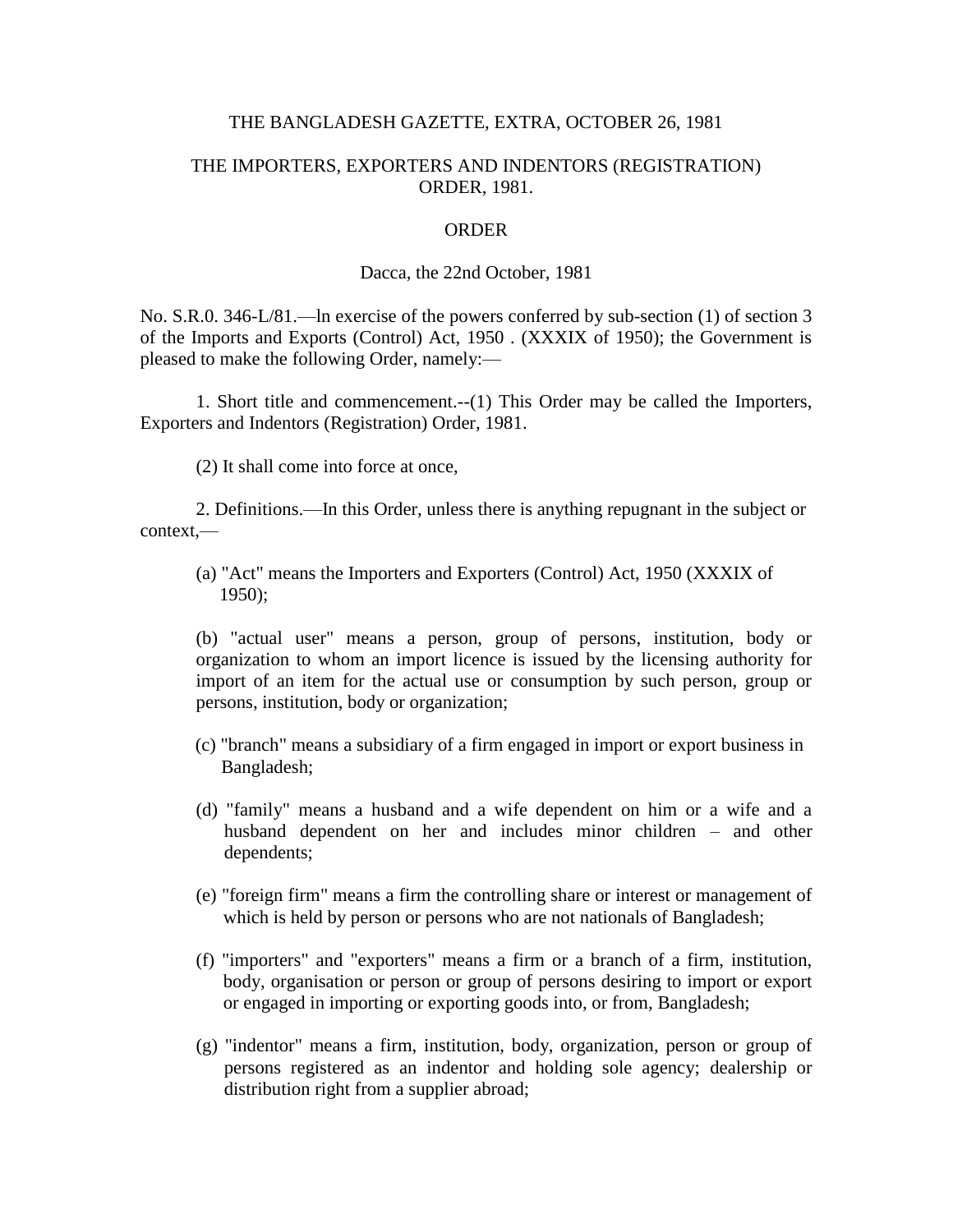- (h) "industrial consumer" means a recognised industrial unit registered as an importer;
- (i) "licensing authority" means the Chief Controller of Imports and Exports and includes any other officer authorised under sub- section (2) of section 3 of the Act to issue license, permit or registration certificate;
- (J) "partnership" and "private company" have the meaning assigned to them in the Partnership Act, 1932, and the Companies Act, 1913, respectively;
- (k) "proprietory firm" means an organization for purpose of trade owned by one individual;
- (l) "registration" means registration under this Order, and "registered" shall be construed accordingly.

3. (1) No indentor, importer or exporter who has not been granted registration by the Chief Controller shall issue indent, import or export any goods into, or out of Bangladesh.

(2) No exporter shall export any exportable commodity notified by the Government in the official Gazette. unless he fulfils such conditions as may be imposed by the Government in that behalf and is registered specifically as an exporter of such commodity,

(3) No registered firm or branch shall be eligible to apply for import or export licences to an office of a licensing authority other than that indicated in the official Gazette or Public Notice issued by the Chief Controller inviting applications for such licences from time to time,

4. No indentor, importer or exporter shall be entitled to registration as of right and registration may be refused or if granted, may be suspended or cancelled, for any of the following reasons, namely:—

- (a) for contravening or failing to comply with any provision of this Order;
- (b) for contravening or failing to comply with any regulation relating to import export or foreign exchange control;
- (c) for under-invoicing or over-invoicing the value of imports or exports;
- (d) for purchasing, selling, transferring or violating the conditions of an import or export licence or an authorisation issued to him by the Chief Controller or any other officer authorised in this behalf;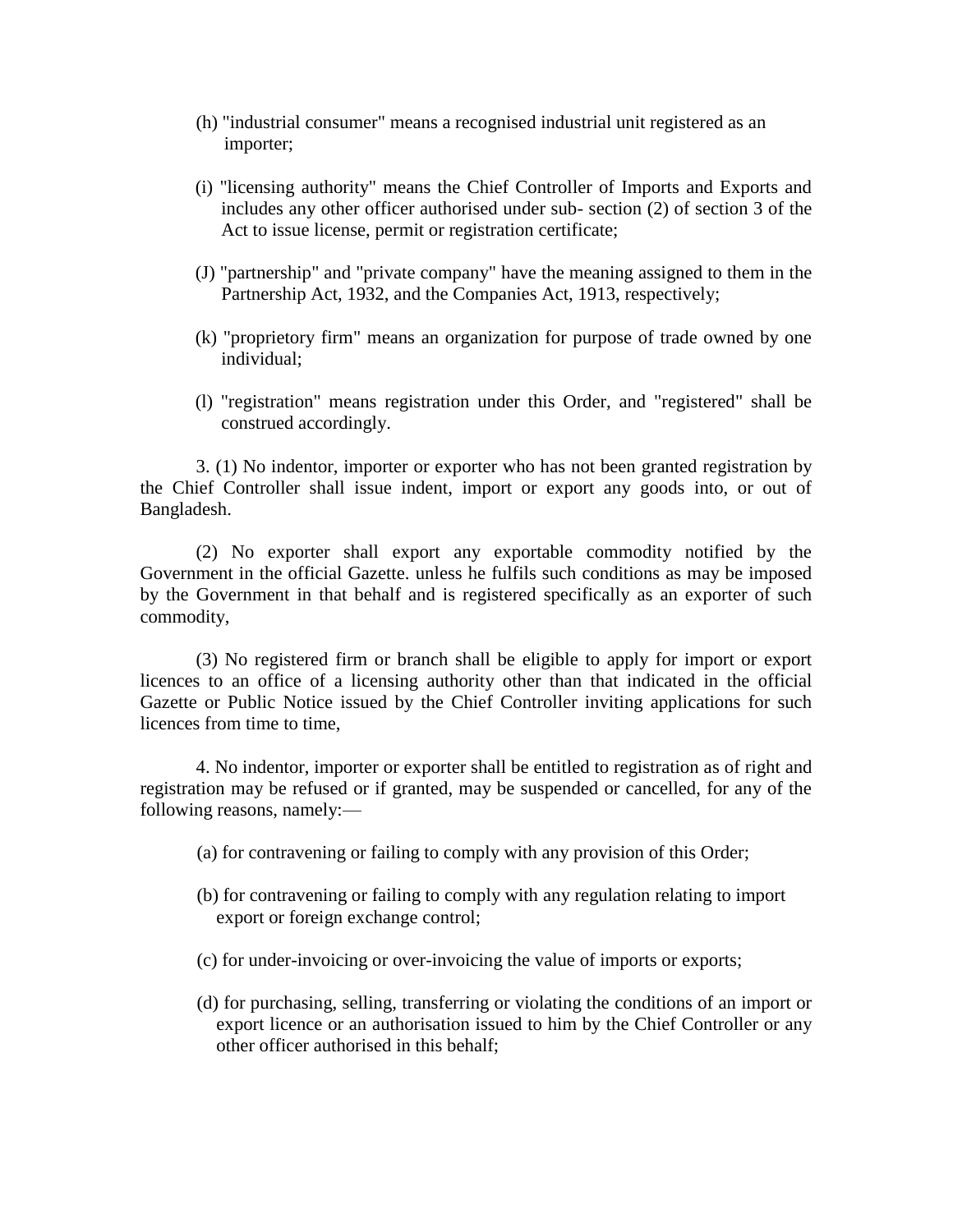- (e) for obtaining or attempting to obtain any such licence or permits or authorisation by fraudulent means;
- (f) for evading payment of dues to the Government in connection with import or export;
- (g) for committing any practice relating to trades commerce and industry which, in the opinion of the Government is detrimental to the public interest;
- (h) for committing breach of any order of the Government regarding price or distribution of imported goods; or quality, standards and prices of exported goods;
- (i) for conviction in a court of law for an offence relating to trade commerce or industry;
- (j) for non-possession of real assets in Bangladesh to the extent considered adequate by the Government;
- (k) for refusal to issue indent or charging any money other than normal commission accepted by the licensing authority and the Bangladesh Bank for issuing any indent or for any other mal-practice relating to issue of indent;
- (l) for non-existence of the indentor, importer or exporter, as the case may be, at its declared or registered place,
- (m) for non-utilisation of the importer's share of import or import licence;
- (n) for mis declaration of any material fact in connection with the import, export and indenting trade;
- (o) for not being a member of a chamber of commerce and industry or a trade association duly licensed by me Government under the Trade Organisation Ordinance, 1961 (XLV of 1961), to represent any trade, commerce or industry;
- (p) for non-submission by registered indentors of documents to Bangladesh Bank in terms or section 18A of the Foreign Exchange Regulation Act, 1947 (VII of 1947),

5. If Registration is refused, suspended or cancelled, the reasons for refusal, suspension or cancellation shall be communicated by the Chief Controller to the indentor, importer or exporter concerned, who may, within one month of the date of receipt of the communication or publication of the order, as the case may be, make an application for review to the licensing authority concerned under the provision of the Review, Appeal and Revision Order, 1977.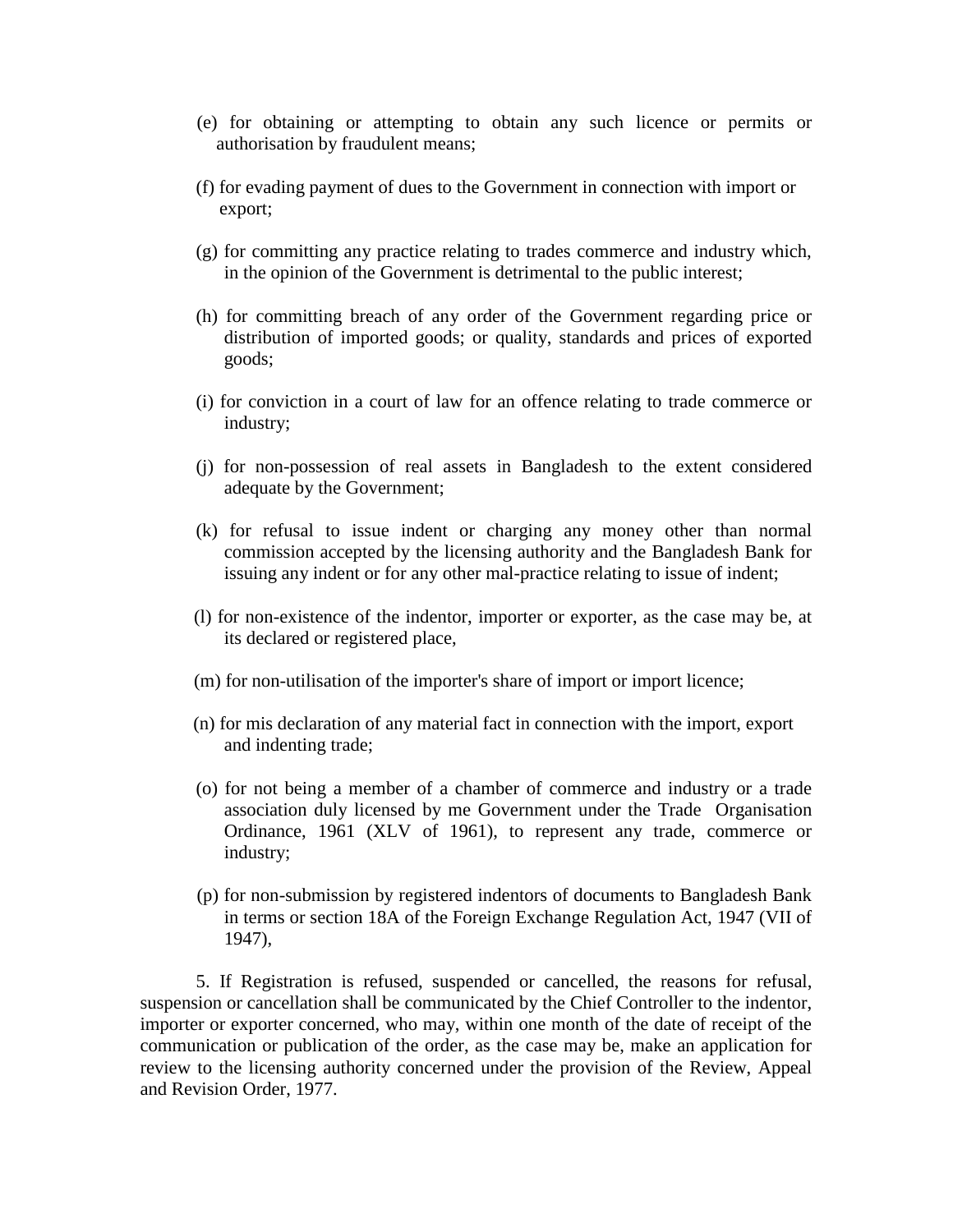6. The Chief Controller may at any time require a registered indentor, importer or exporter applying for registration, to furnish, in the manner prescribed by the Chief Controller, such evidence or information as Chief Controller may deem necessary for the purpose of this Order, including evidence and information relating to the organisation and conduct of the business, financial transactions made and trade practices adopted by the importer, exporter or indentor relating to import and export of goods and the class and nature of the goods imported or exported or indented or intended to be imported or exported.

7. The Chief Controller may direct a Gazetted Officer authorised by him in this behalf to inspect all documents, books and accounts relating to the import or export of goods and the premises of any importer, exporter or indentor applying for registration,

8. After the Chief Controller has examined such evidence or information as may be available to him or as may have been called for by him under paragraph 6, he may grant registration and issue a certificate in the prescribed form or, for reasons to be recorded in writing, may refuse registration or suspend or cancel registration if the importer or exporter or indentor is already registered.

9. Without prejudice to the generality of the power conferred upon him by paragraph 8,-

(a) If the evidence or the information supplied by any importer, exporter or indentor under paragraph 6 is found to be incorrect in any material respect, the Chief Controller may refuse registration or, where registration has already been granted, suspend or cancel the same after recording his reasons for such refusal, suspension or cancellation which shall be communicated to the importer, exporter or indentor concerned;

(b) 1f an importer exporter or indentor registered or applying for registration does not permit any officer duty authorized under paragraph 7 to inspect the documents, books and accounts relating to the import or export of goods and his premises, the Chief Controller may suspend, cancel or, as the case may be, refuse the registration.

10. The Chief Controller may exempt any indentor, importer or exporter or any class or category of indentors, importers or exporters or any class or category of indentors, importers or exporters from all or any of the provisions of this Order and such exemptions may, if the Chief Controller so thinks fit, be granted subject to such conditions or for such period as specified by him in writing.

11. Lists of the names, classes or categories of indentors, importers or exporters who have been granted registration and of persons whose registration has been cancelled shall be announced through public notice and published from time to time in the official Gazette,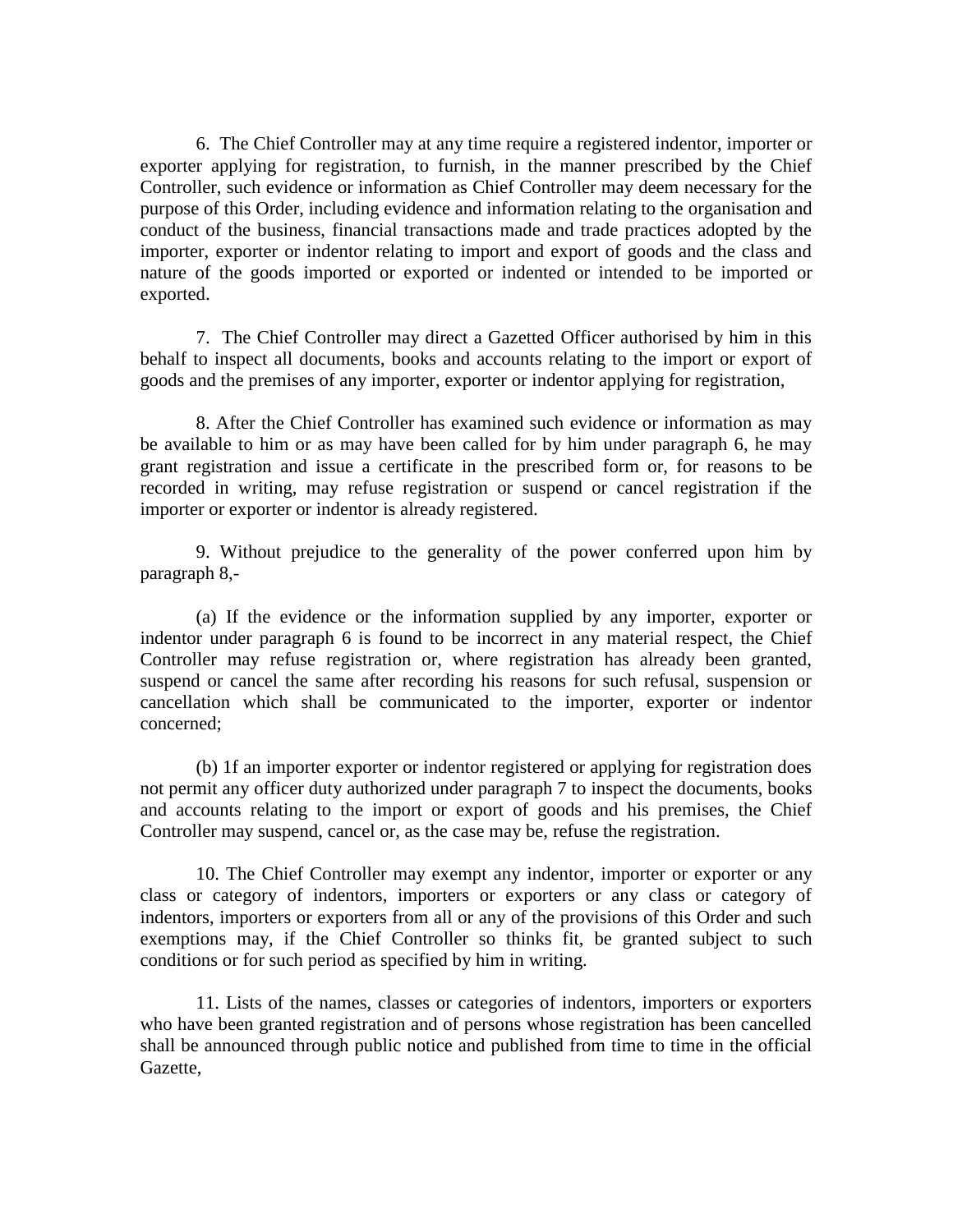- 12. In the case of propietory firms—
- (a) where a proprietor has more than one firm, or
- (b) where the proprietors of two or more proprietory firms are members of a family, or
- (c) where the proprietor of a proprietory firms is a shareholder in a partnership firm whose partners are members of his family, only one of the firms shall be registered.
- 13. In case of partnership firms—
- (a) where the partners of two or more firms are members of the same family?
- (b) where two or more firms have the same set of partners, only one of the firms shall be registered.

14. Where-

- (a) the shareholder of two or more private companies are members of the same family, or
- (b) two or more private companies have the same shareholders only one of the companies shall be registered.

15. No firms which holds the managing agency of another firm shall in respect of the goods managed, be granted registration, but nothing in this paragraph shall prevent a firm holding a managing agency from being registered if such firm is otherwise eligible for registration.

16. Where under the provisions of paragraph 12, 13 or 14 one firm or company is granted registration to the exclusion of other firms or companies belonging to the same proprietor or proprietors, partners or shareholders the past performance, if any of the firms or companies so excluded shall be set down, item by item, to the firm or company registered.

17. The provisions of paragraph 12, 13 and 14 shall not apply to cases in which it is shown that separate firms or, as the case may be, companies exist for importing or exporting different Kinds, categories or make of goods which in the opinion of the Chief Controller, cannot for any special commercial or industrial reasons be grouped together for import or export by a single firm or company.

18. The disabilities imposed by clause (b) of paragraph 12; clause (a) of paragraph 13 and clause (a) of paragraph 14 shall not apply to a husband or wife who has established an independent business and paid income-tax before marriage or to a member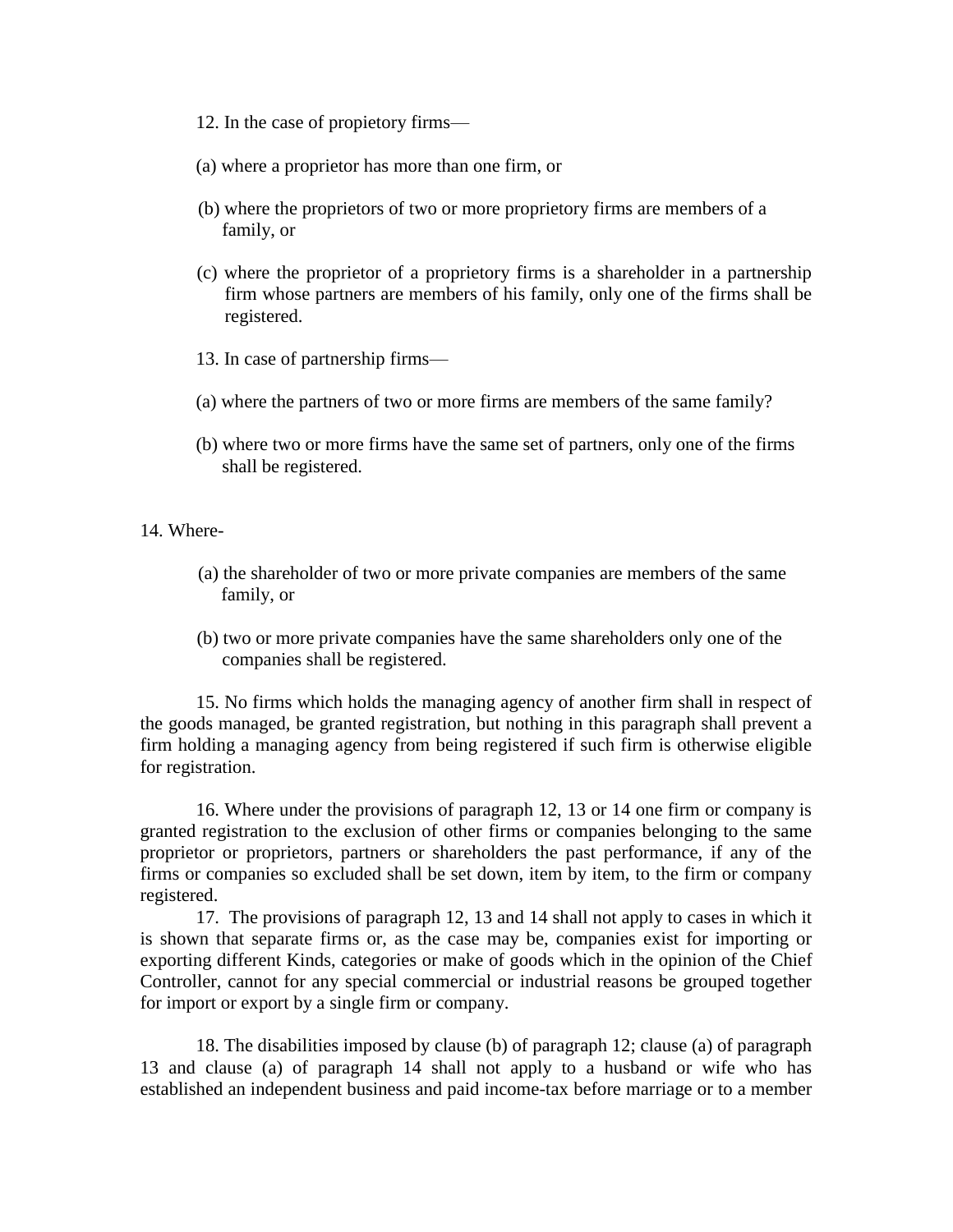of a family who has established an independent business and paid income-tax before joining the family.

19. No foreign firm shall be registered as an indentor, importer or exporter which has not been registered as a company in Bangladesh under the Companies Act, 1913. or which has not a place of business in Bangladesh1 and has not complied with the requirements of section 277 of the said Act.

20. (1) Except in special cases where it is shown to the satisfaction of the Government that it is necessary to depart from the percentages herein after prescribed, no foreign firm shall be registered or continue as registered as an indentor, importer or exporter unless at least 50% (fifty per cent) of its officers in each class, having more than one officer in each of the superior, executive and managerial classes, and at least 75% - (seventy-five per cent) of its staff in other classes are nationals of Bangladesh, and unless the terms of service in any class in respect of pay, allowances, privileges and the like matters are the same for all employees irrespective of their nationality:

 Provided that no foreign firm established at the commencement of this Order as an identor, importer or exporter shall be debarred from registration under sub-paragraph (1) by reasons only that the number of Bangladeshi nationals employed by it does not fulfill the percentage therein prescribed, but its registration shall be liable to be cancelled unless the prescribed percentage is reached in each class, all vacancies occurring in that class are filled by nationals of Bangladesh and the prescribed percentage is maintained in each class once it has been reached;

(2) In no case shall the term of employment of a foreign national employed in any class by such firm after the commencement of this Order be deemed to extend beyond the date the foreign national completes the age of 57 years or in the case of a foreign national employed by such firm on contract for a limited term, beyond the date of termination of the term current at the commencement of the Order:

Provided that such limited term may be renewed if it is proved to the satisfaction of the Government that the original contract contained a provision for such renewal,

(3) The Government may, for the purpose of implementing the provisions of this paragraph, direct, at any time, a foreign firm registered under this Order either as an indentor, importer or exporter to furnish such documents or information relating to the firm as the Government may require.

(4) If a foreign firm registered under this Order as an indentor on the basis of single-agency agreement with a foreign supplier either as an agent of its principal or an agent of its associate desires to enter into any additional agency agreement with any other foreign supplier for the purpose of doing indenting business in Bangladesh, it shall have to obtain prior permission from the Chief Controller for inclusion in its indenting registration certificate of the name of every such additional foreign supplier